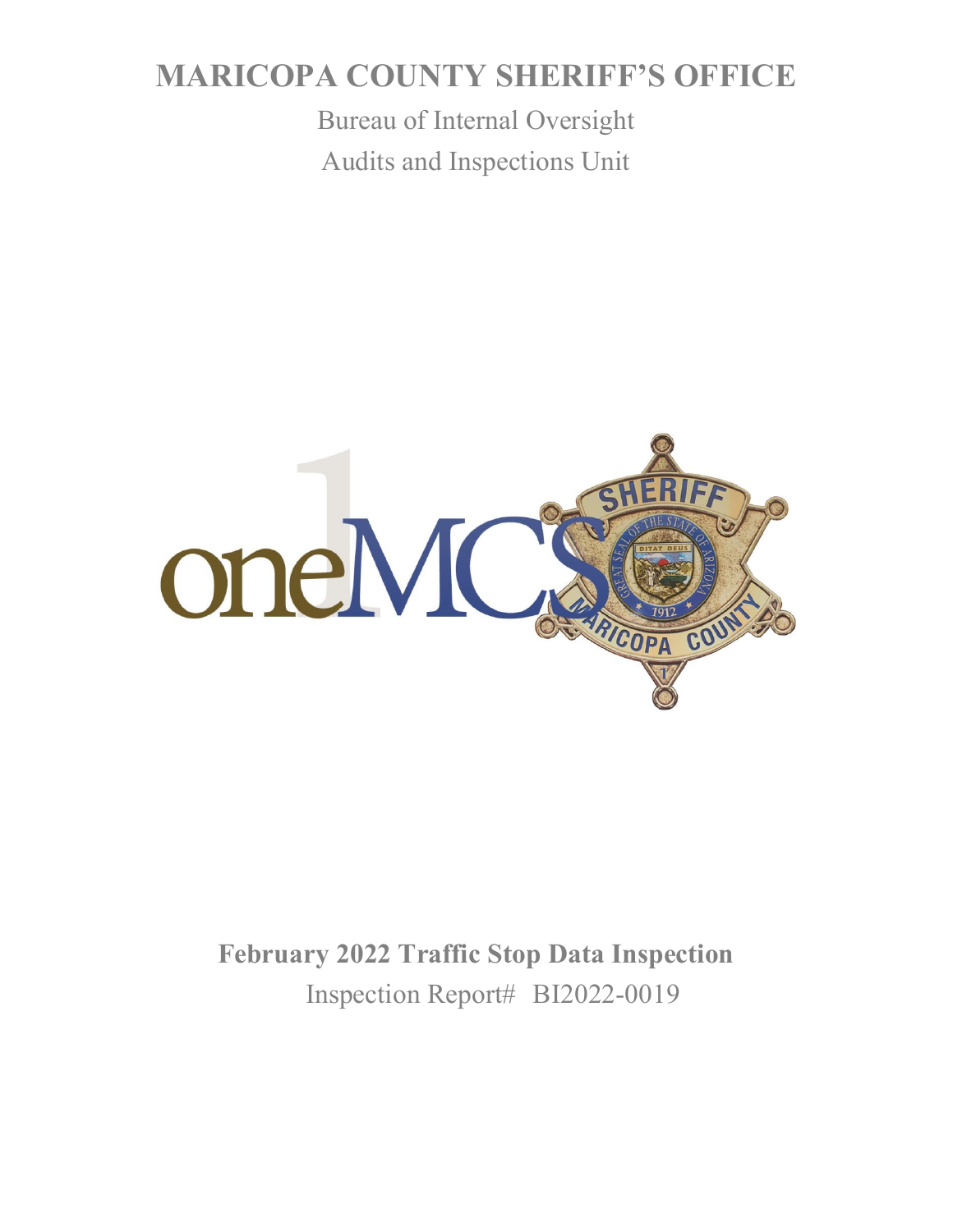#### **Background:**

The Audits and Inspections Unit (AIU) of the Bureau of Internal Oversight (BIO) inspects Traffic Stop Data collected in the TraCS system on a monthly basis. The purpose for the inspection is to ensure compliance with Office policies and to promote proper supervision. A total of 35 traffic stops are selected each month for review. To achieve inspection results the inspector will utilize the TraCS system, JWI, I-Net Viewer, Body-Worn Camera video, (www.Evidence.com), and Communication Recordings. These entries will be uniformly inspected utilizing a matrix developed by the Bureau of Internal Oversight. Additionally, a JWI inquiry will be made on all deputies involved in the traffic stop, if needed, to determine if a license and/or warrants check was run during the stop.

#### **Matrix Procedures:**

Utilize the *Traffic Stop Data Matrix* to inspect and ensure each traffic stop reviewed is within compliance with Office policies. Each Matrix Inspection Element is listed below in the results section of this report.

#### **Criteria:**

- ➢ MCSO Policy EA-3, Non-Traffic Contacts
- ➢ MCSO Policy EA-11, Arrest Procedures
- ➢ MCSO Policy EB-1, Traffic Enforcement, Violator Contracts, and Citation Issuance
- ➢ MCSO Policy EB-2, Traffic Stop Data Collection
- ➢ MCSO Policy EB-11, Vehicle Impound 3511
- ➢ MCSO Policy GE-3, Property Management and Evidence Control
- ➢ MCSO Policy GJ-3, Search and Seizure
- ➢ MCSO Policy GJ-35, Body Worn Cameras
- ➢ MCSO Policy GF-3, Criminal History Record Information and Public Records
- ➢ MCSO Policy CP-1, Use of Force
- ➢ MCSO Policy CP-2, Code of Conduct
- ➢ MCSO Policy CP-5, Truthfulness
- ➢ MCSO Policy CP-8, Preventing Racial and Other Bias Based Profiling
- ➢ Briefing Boards: 09-31, 14-12, 15-04, 17-14, 17-43, 18-12, 18-15

#### **Conditions:**

The MCSO reviewed 35 randomly selected traffic stops made during the month of February 2022. Additionally, 10 of the 35 were selected for Body-Worn Camera review. (It should be noted, inspector viewed 2 additional videos for clarification purposes).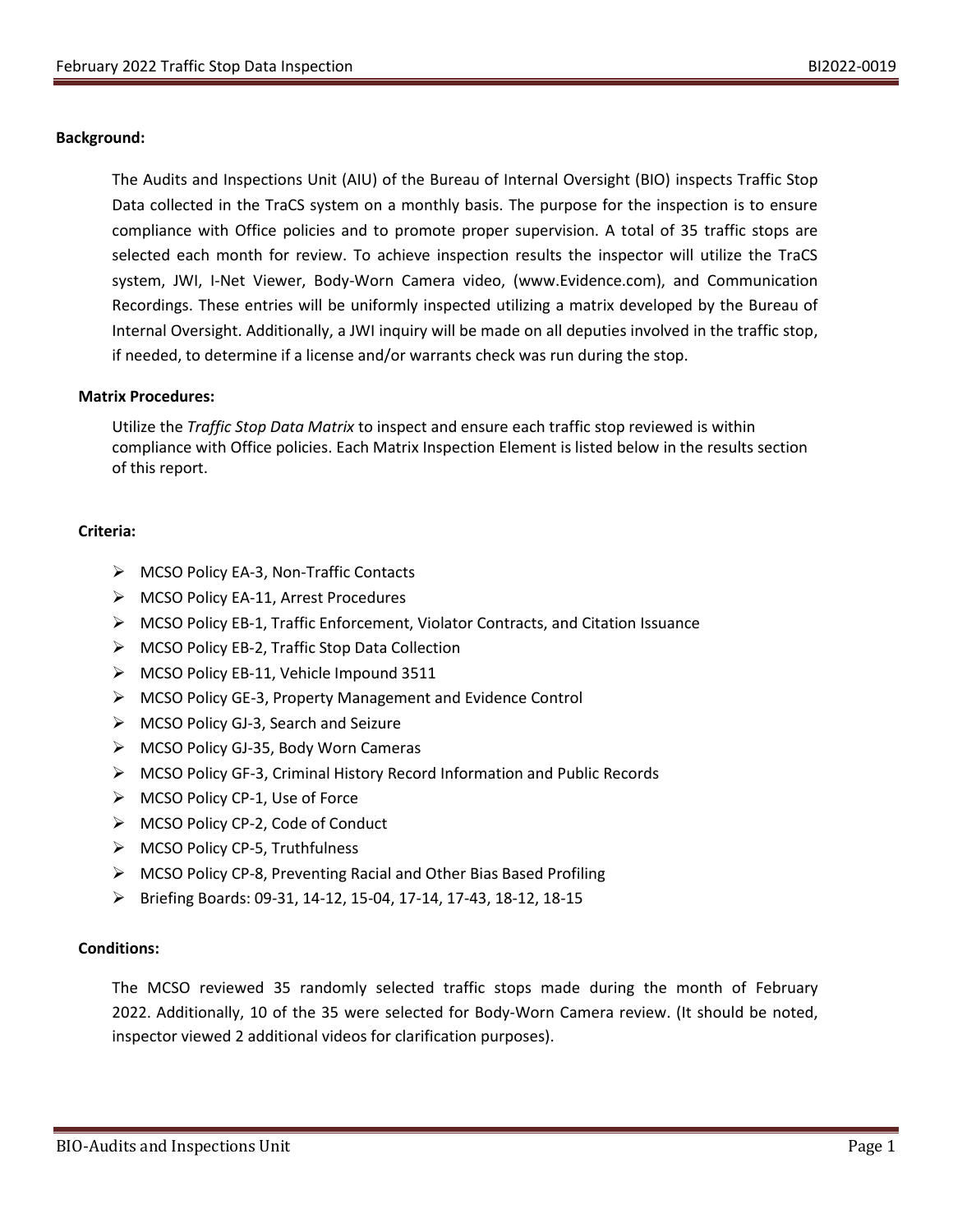#### **Results:**

Each Traffic Stop will be counted as one inspection and all applicable matrix criteria inspection points will factor into an over-all compliance score. Example: If one Traffic Stop contains 37 inspection points (6 not applicable) and 2 deficiencies it will count as one Traffic Stop Inspection with a compliance score of 94.00%. The over-all compliance score for the monthly inspection will be the average score of the 35 stops reviewed.

The compliance rates of the provided traffic stop sample, utilizing the 37-inspection criterion, resulted in an overall average compliance rate of **99.70%** for February of 2022, as illustrated in the graph below.



| <b>Matrix Inspection Elements</b>                      | Not in<br><b>Compliance</b> | <b>In</b><br>Compliance | <b>Total</b> | Compliance<br>Rate |
|--------------------------------------------------------|-----------------------------|-------------------------|--------------|--------------------|
| Event number matches all forms                         | 0                           | 35                      | 35           | 100%               |
| Incident report number matches on all applicable forms | 0                           | 35                      | 35           | 100%               |
| Event type matches all forms and CAD                   | 0                           | 35                      | 35           | 100%               |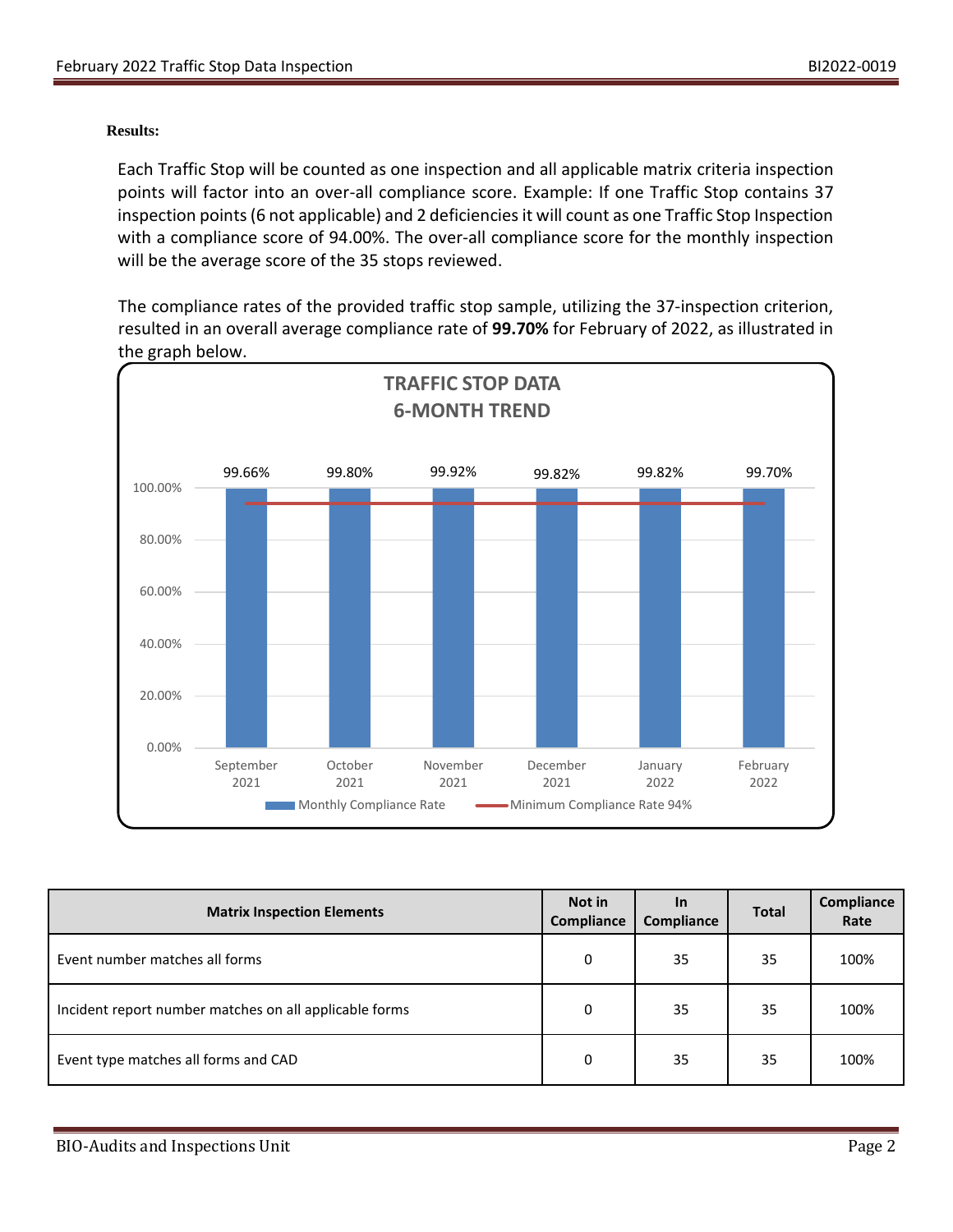| Stop time and end time matches all applicable forms (Within 5 minutes)                                                    | 0            | 35 | 35 | 100% |
|---------------------------------------------------------------------------------------------------------------------------|--------------|----|----|------|
| Arrest documented in CAD and matches all applicable forms                                                                 | 0            | 35 | 35 | 100% |
| Arrest time documented in CAD and matches all applicable forms                                                            | 0            | 35 | 35 | 100% |
| Transport time of arrestee matches CAD and all applicable forms                                                           | 0            | 35 | 35 | 100% |
| Primary unit BWC active at time of stop per VSCF                                                                          | $\mathbf 0$  | 35 | 35 | 100% |
| Primary unit vehicle number and call sign match CAD                                                                       | 0            | 35 | 35 | 100% |
| 2 <sup>nd</sup> person in primary unit matches CAD and all applicable forms                                               | 0            | 35 | 35 | 100% |
| 2 <sup>nd</sup> person in primary unit has active BWC and is documented in all<br>applicable forms                        | 0            | 35 | 35 | 100% |
| Additional units on scene match CAD and all applicable forms                                                              | 0            | 35 | 35 | 100% |
| Location of traffic stop match CAD and all applicable forms                                                               | 0            | 35 | 35 | 100% |
| City/Area of violation and stop location match CAD and all applicable forms                                               | 0            | 35 | 35 | 100% |
| Conclusion of contact (i.e. warning, citation, incidental contact form) match<br>CAD disposition and all applicable forms | $\mathbf{1}$ | 34 | 35 | 97%  |
| Reason no action was taken matches CAD and documented as appropriate                                                      | 0            | 35 | 35 | 100% |
| Citation/Warning number matches VSCF                                                                                      | 0            | 35 | 35 | 100% |
| Violators license plate matches CAD/VSCF/Citation/Warning                                                                 | 1            | 34 | 35 | 97%  |
| Number of occupants in violators vehicle is accurately documented on VSCF                                                 | 0            | 35 | 35 | 100% |
| Contact with passengers made and reasoning for contact documented on<br><b>VSCF</b>                                       | 0            | 35 | 35 | 100% |
| Reason for stop documented in CAD and all applicable forms                                                                | 0            | 35 | 35 | 100% |
| Was reason for stop documented on citation/warning                                                                        | 0            | 35 | 35 | 100% |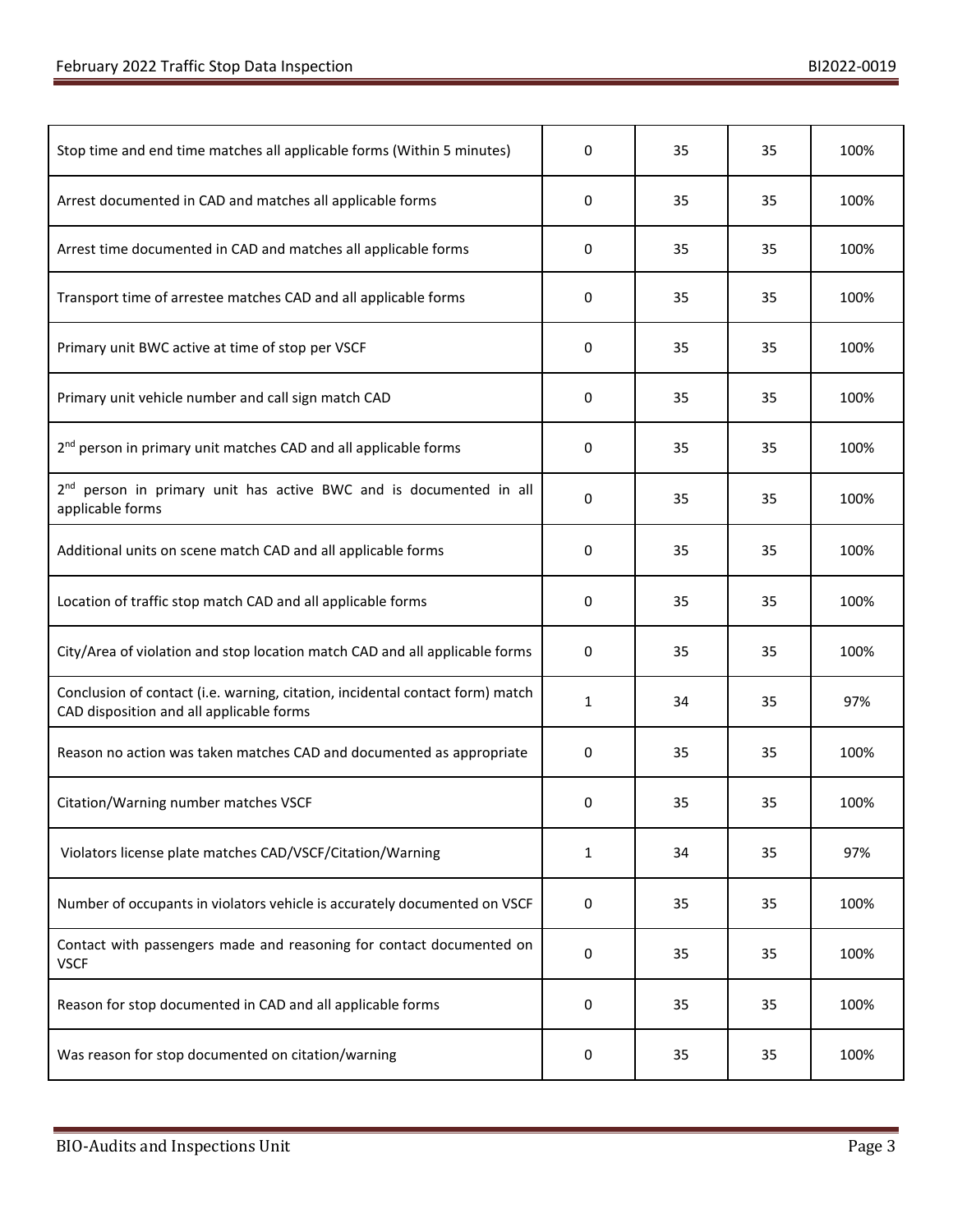| Does violators information on citation/warning match VSCF                                       |              | 35 | 35 | 100% |
|-------------------------------------------------------------------------------------------------|--------------|----|----|------|
| Was immigration status questioned of violator or passengers                                     | 0            | 35 | 35 | 100% |
| Does pre stop and post stop race/ethnicity information match<br>citation/warning and VSCF       | 0            | 35 | 35 | 100% |
| Was search conducted of violator or vehicle and documented on VSCF and<br>all applicable forms  | 1            | 34 | 35 | 97%  |
| Were items seized as a result of the contact and documented on VSCF and<br>all applicable forms | 0            | 35 | 35 | 100% |
| Was the stop extended and if so documented in CAD and VSCF and all<br>applicable forms          | $\Omega$     | 35 | 35 | 100% |
| Was violator arrested and documented on VSCF and all applicable forms                           | 0            | 35 | 35 | 100% |
| Was incidental contact form completed when appropriate                                          | 0            | 35 | 35 | 100% |
| Verify video was available                                                                      | 0            | 10 | 10 | 100% |
| Determine if deputy recorded the traffic stop in its entirety                                   | 0            | 10 | 10 | 100% |
| Verify all information on traffic stop data forms match Body-Worn Camera<br>video               | 0            | 10 | 10 | 100% |
| Determine if camera was activated when decision to make the stop was<br>made                    | 0            | 10 | 10 | 100% |
| Review incident video footage to ensure deputies adhere to all MCSO<br>Policies                 | $\mathbf{0}$ | 10 | 10 | 100% |
| Verify all forms are complete                                                                   | 0            | 35 | 35 | 100% |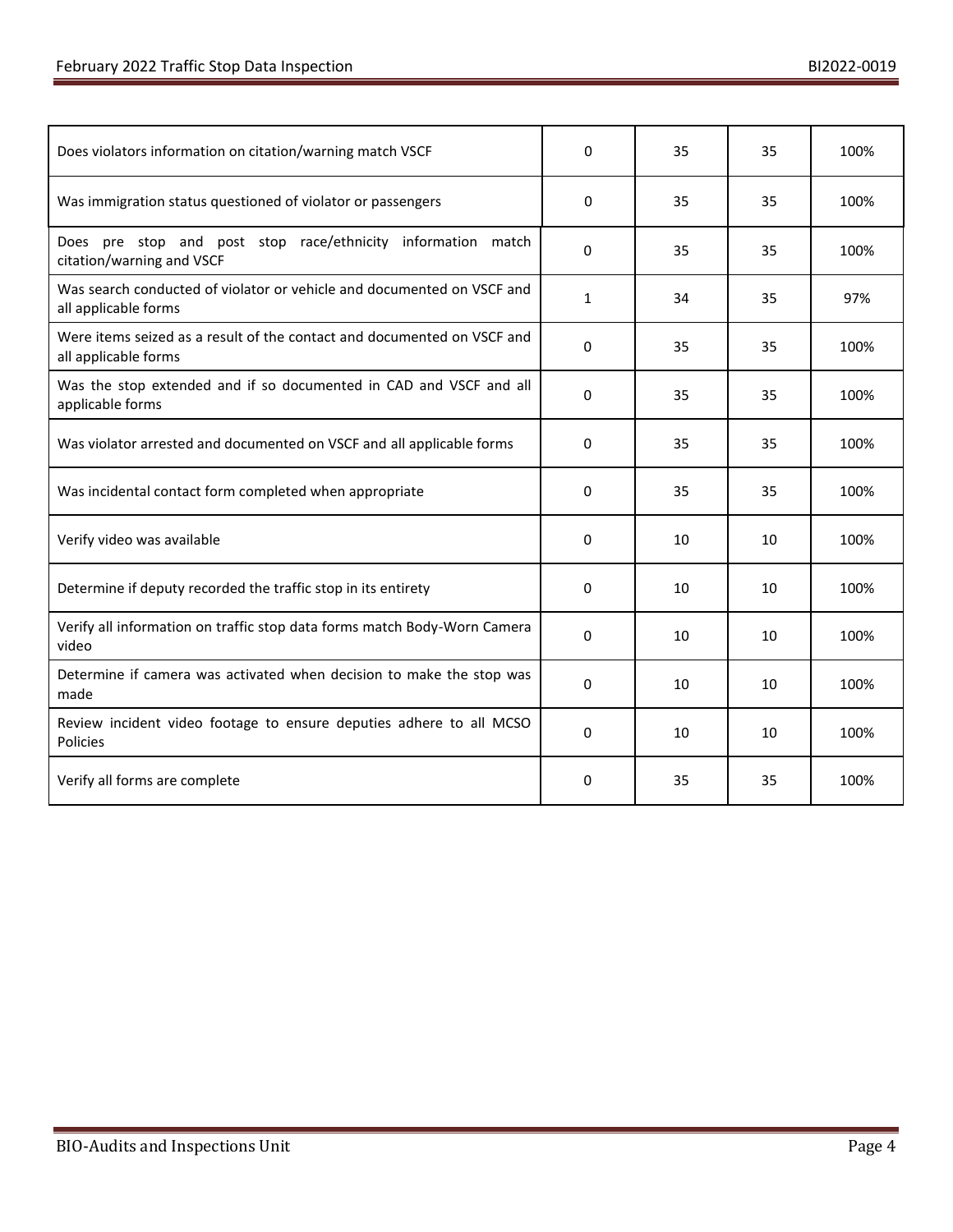The inspector found the following potential deficiencies during the inspection:

### District 1 (3 BIO Action Forms):

### Compliance Deficiencies

| <b>District/Division</b>                                                                                                                                                                                                                        | <b>Incident Number</b> | <b>Sworn Employee</b> | <b>Current Supervisor</b> | <b>Current Commander</b> |
|-------------------------------------------------------------------------------------------------------------------------------------------------------------------------------------------------------------------------------------------------|------------------------|-----------------------|---------------------------|--------------------------|
| District 1                                                                                                                                                                                                                                      | MC22026021             | Deputy                | Sergeant                  | Captain                  |
| <b>Deficiency</b>                                                                                                                                                                                                                               |                        |                       |                           |                          |
| VSCF documents "No" for "Driver Search Conducted" but BWC footage shows violator searched. (Policy EB-2.2.N.2)<br>Note: BWC shows assisting deputy searching violator before securing him in the prisoner compartment of the patrol<br>vehicle. |                        |                       |                           |                          |

| <b>District/Division</b>                                                                                       | <b>Incident Number</b> | <b>Sworn Employee</b> | <b>Current Supervisor</b> | <b>Current Commander</b> |  |
|----------------------------------------------------------------------------------------------------------------|------------------------|-----------------------|---------------------------|--------------------------|--|
| District 1                                                                                                     | MC22029402             | Deputy                | Sergeant                  | Captain                  |  |
|                                                                                                                | <b>Deficiency</b>      |                       |                           |                          |  |
| Deputy used the incorrect disposition code for the traffic stop. (Policy GI-1.3.B)                             |                        |                       |                           |                          |  |
| Note: Traffic stop was cleared "6TP-Criminal Traffic Cite & Release *Property Impounded" when disposition code |                        |                       |                           |                          |  |
| "6TCriminal Traffic Cite & Release *No Property Impounded" should have been used due to there is no evidence   |                        |                       |                           |                          |  |
| property was impounded in the P & E database.                                                                  |                        |                       |                           |                          |  |

| <b>District/Division</b>                                                                                                                                            | <b>Incident Number</b> | <b>Sworn Employee</b> | <b>Current Supervisor</b> | <b>Current Commander</b> |
|---------------------------------------------------------------------------------------------------------------------------------------------------------------------|------------------------|-----------------------|---------------------------|--------------------------|
| District 1                                                                                                                                                          | MC22018597             | Deputy                | Sergeant                  | Captain                  |
| <b>Deficiency</b>                                                                                                                                                   |                        |                       |                           |                          |
| Deputy documented incorrect license plate of violator's vehicle on VSCF & Warning. (Policy EB-1.14.A.5)<br>Note: BWC was viewed to verify license plate on vehicle. |                        |                       |                           |                          |